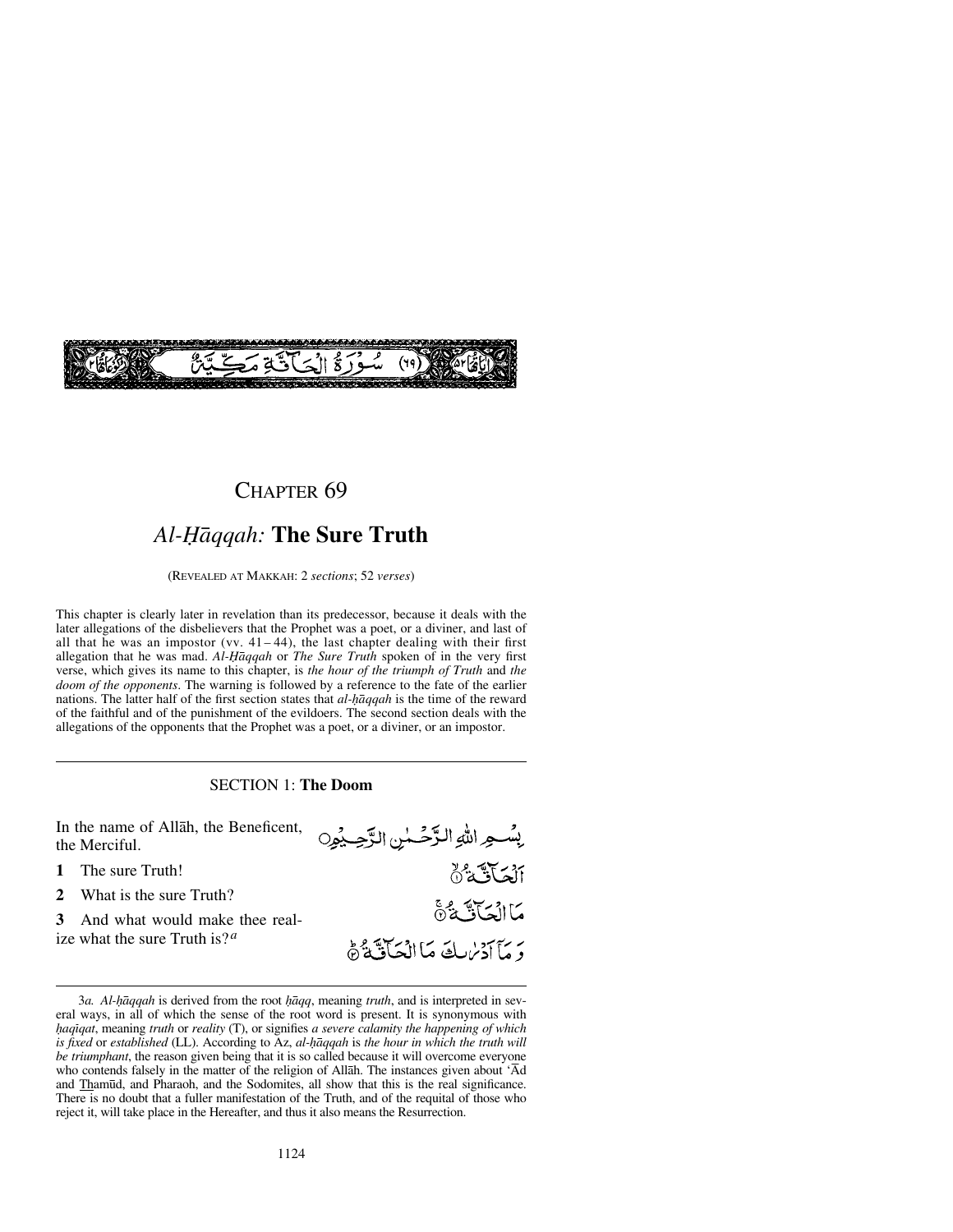**4** Tham∂d and 'Åd called the calamity a lie.*<sup>a</sup>*

**5** Then as for Tham∂d, they were destroyed by the severe punishment.*<sup>a</sup>*

**6** And as for 'Ad, they were destroyed by a roaring, violent wind,

**7** Which He made to prevail against them for seven nights and eight days continuously, so that thou mightest have seen the people therein prostrate as if they were trunks of hollow palmtrees.

**8** So canst thou see a remnant of them?

**9** And Pharaoh and those before him and the overthrown cities wrought evil.*<sup>a</sup>*

**10** And they disobeyed the messenger of their Lord, so He punished them with a vehement punishment.

**11** Surely We carried you in the ship,<sup>*a*</sup> when the water rose high,

**12** That We might make it a reminder for you, and that the retaining ear might retain it.

**13** So when the trumpet is blown with a single blast,

**14** And the earth and the mountains

كَذَّبَتْ تَمُودُ وَ عَادٌ بِالْقَانِعَةِ ۞ فَأَمَّا نَمُوْدُ فَأَهْلِكُوْا بِالطَّاغِيَةِ ٥ دَ آمَّاً عَادٌ فَأَهْلِكُوْا بِرِيْجِ صَرْهَ عَاتِبَةِ۞ سقرها عَلَيْهِهِمْ سَبْعَ لَيَالٍ دَّنَنَا أَتَّامِرٌ حُسُّوْمًا ۚ فَتَرَى الْقَوْمَرِ فِيُهَا صَّهْءُ كَأَنَّهُمْ آءَ مَازُنَخْلِ خَادِيَةٍ ۞ فَهَيْلٌ تَذِي كَفَجْهِ مِّنْيُ بَاقِيَةٍ۞ دَيْجَاءَ فِيْءَوْمِ دِمَيْنِ قَبْلَةُ دَالْمُؤْتَفِكُ بالكاطِعَةِ أَ بِيَسِيرُدِ مِدْوِنٍ مُ بِّهِيمٍ فَأَخِيرُهُ فِي مَجْرَبَةٌ سَّابِبَةَ @ إِنَّا لَعَا طَغَا الْمَآءُ حَمَلْنَكُمْ فِي الْجَارِيَةِ ۞ لِنَجْعَلَهَا لَكُمْ تَبِذْكِرَةً وَ تَعْبَقَهِ ۚ أَذۡرَبُّ ۖ وَّاعِبَةٌ® فَإِذَا نُفِخَ فِي الصُّوْسِ نَفْخَةٌ وَّاحِدَةٌ وَّ وَّحُمِلَتِ الْأَكْرَضُ وَ الْجِبَالُ فَيُرَكَّنَا

<sup>4</sup>*a. Al-qåri'ah* is derived from *qar'*, which signifies *the striking of one thing over another* (R); hence *al-qåri'ah* is *the striking calamity* or *calamity that strikes terror into the hearts of the people* (Rz), and here it signifies the calamity of which  $\hat{A}d$  and Thamūd were warned, but which they called a lie.

<sup>5</sup>*a.* See 7:78*a* which deals fully with the nature of the punishment by which Tham∂d was destroyed. As shown there it was an earthquake. *Al-tāghiyah* is derived from the root *∆aghå*, meaning *he exceeded the limit* (LL), and means *an excessively severe punishment*.

<sup>9</sup>*a.* The *overthrown cities* are the cities of Lot; see 11:82, 82*a*.

<sup>11</sup>*a.* The reference is to Noah.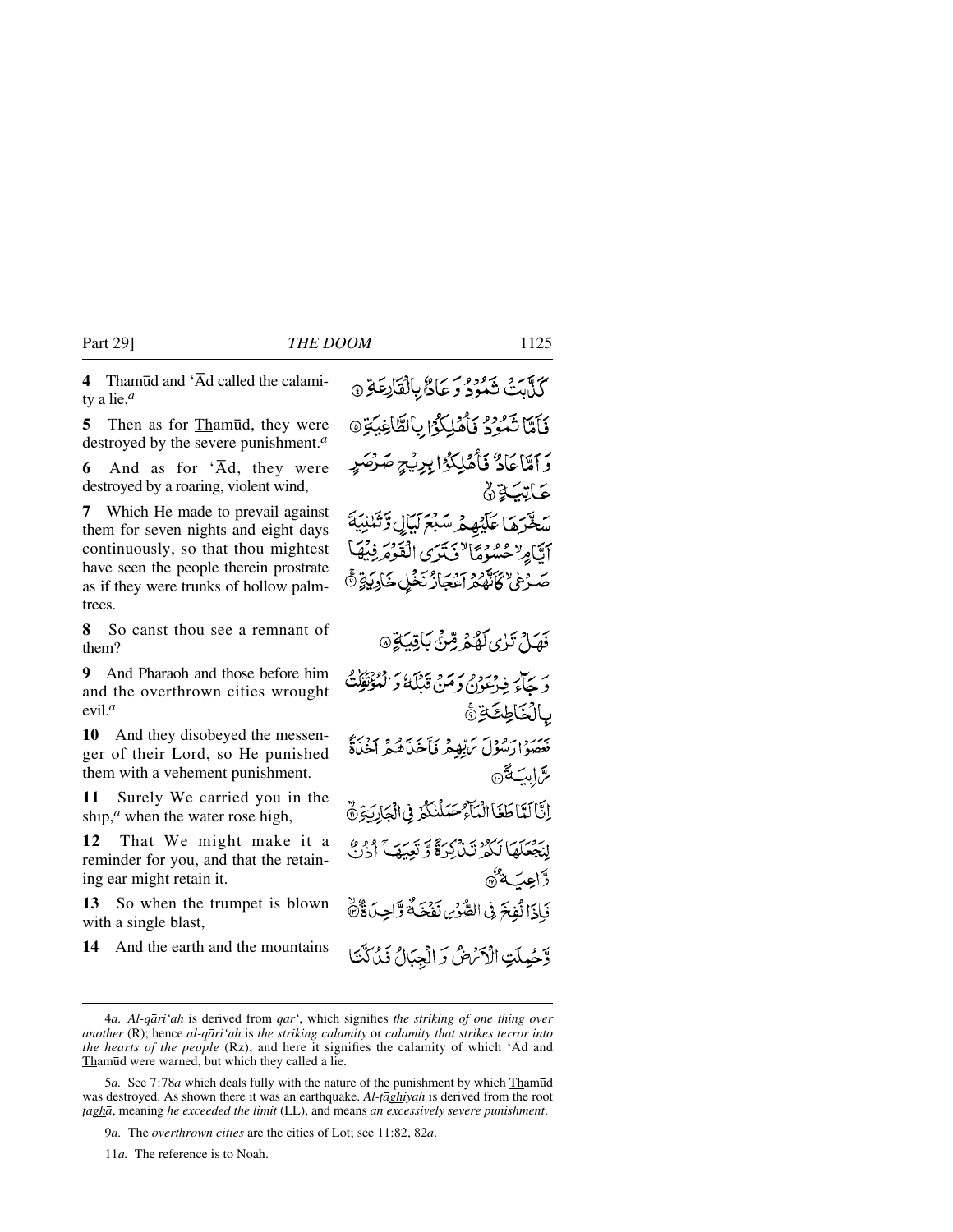are borne away and crushed with one crash —

**15** On that day will the Event come to pass,*<sup>a</sup>*

**16** And the heaven will be cleft asunder; so that day it will be frail,

**17** And the angels will be on its sides. And above them eight will bear that day thy Lord's Throne of Power.*<sup>a</sup>*

دَكَّةً وَّاحِدَةً فَيَؤْمَيِنِ وَقَعَتِ الْوَاقِفَةُ دَ انْتَنَقَّتِ السَّمَاءُ فَهِيَ بِدِْمَيِنِ وَّاهِيَةٌ ۚ ۞ وَّ الْمَلَكُ عَلَى آئِهَجَائِيهَا ۖ وَيَحْهَ حَرْشَ رَبِّكَ فَوَقَهُمْ يَوْمَيِنِ تَمْنِيَةٌ ﴾

15*a.* The consequences of this Event are described in 56:3; see 56:1*a*, where it is shown that the Event, *al-Wåqi'ah*, signifies the doom of the opponents in this life, with a full manifestation in the life after death. The passing away of the earth and the mountains and their being crushed, signifies the fall of the small and great men in connection with that doom.

17*a.* The bearing of the Throne of Power on that day by *eight* is a point attended with some difficulty. In the first place, *above them* means *above the angels* spoken of in the previous words (Rz). From this we may conclude that the eight bearers of the Throne of Power either represent something above the angels, or particular angels above the ordinary angels. It is noteworthy that the word *thamåniyah*, or *eight*, is not followed by any word showing who or what these eight are. The commentators generally suppose them to be angels, but the more cautious among them refrain from even specifying the number. Some say the meaning may be eight thousand, others say eight ranks (Kf). Kf adds: "And maybe these eight are from among the spirit or some other creation". Now the one thing that should be borne in mind in interpreting such allegorical words is that the Divine Being Himself is *al-Qayy∂m*, or the *Self-Subsisting by Whom all things subsist* (2:255). This being taken as the basis, it is clear that other things are not a support for the Divine Being, but all created things, whether angels or any beings above angels, subsist by God. Another consideration which helps us in understanding what is meant by these bearers is a saying of the Holy Prophet, reported by all commentators, that at present such bearers are four (Rz, Kf, Bd). Now there are four attributes of the Divine Being which are specially connected with the maintenance of the world. The opening chapter of the Holy Qur'ån is, as shown in the preliminary note to that chapter, the essence of the whole of the Qur'ån, and that chapter speaks of four attributes of the Divine Being in connection with the maintenance of *al-'ālamīn*, i.e., *the whole of the creation*. These attributes are mentioned in the names *Rabb, Raḥmān, Raḥīm*, and *Mālik*, and a reference to the notes on these four words in the opening chapter will show that these four attributes, *providence, beneficence, mercy* and *requital*, are really the chief attributes which bring the creation to perfection and from which all other attributes may be inferred. These four are thus the Personal attributes of the Divine Being which precede all, encompass all, make all to attain to their goal of perfection and remain after all. Hence these are the four *√amalat al-'arsh*, or *the bearers of the Throne of Power*, so far as this world is concerned.

Why are they eight on the day of Resurrection? The other world is a complete, but at the same time a new, manifestation of the spiritual realities of this life. Hence, there is a new manifestation of the four attributes of the Divine Being by which the world subsists, and thus these four attributes become eight on the day of Resurrection. To clear up any misunderstanding I may add that, as Divine attributes are brought into action through the agency of angels, the four or eight attributes that are considered the bearers of the Throne of Power would also be manifested through angels, and in this sense we may look upon the bearers of the *'Arsh* as being four or eight angels.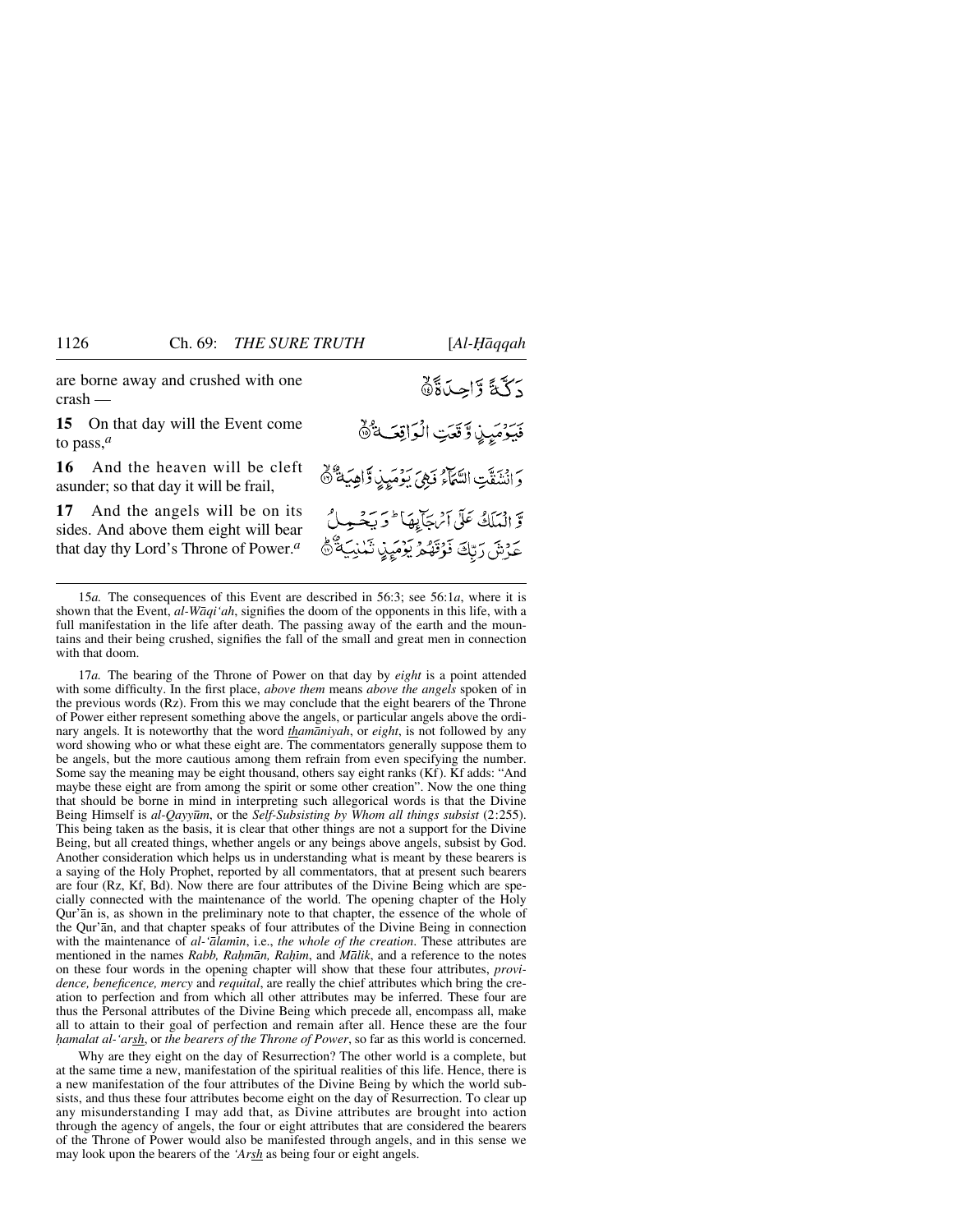**18** On that day you will be exposed to view — no secret of yours will remain hidden.*<sup>a</sup>*

**19** Then as for him who is given his book in his right hand, he will say: Lo! Read my book.

**20** Surely I knew that I should meet my account.

**21** So he will be in a life of bliss,

**22** In a lofty Garden,

**23** Its fruits are near.*<sup>a</sup>*

**24** Eat and drink pleasantly for that which you sent on before in bygone days.

**25** And as for him who is given his book in his left hand — he will say: O would that my book had not been given to me!

**26** And I had not known what my account was!

**27** O would that (death) had made an end (of me)!*<sup>a</sup>*

**28** My wealth has not availed me.

**29** My authority has gone from me.

**30** Seize him, then fetter him,

**31** Then cast him into the burning Fire,

**32** Then insert him in a chain the length of which is seventy cubits.*<sup>a</sup>*

فَأَمَّامَنْ أَوْتَى كِتْبَةَ بِيَبِيْنِهُمْ فَيَقُوْلُ هَآَذَهُ انْسَوْدَاڪِتِيبَةُ۞ الَّ ۚ ظَنَنۡتُ ۚ آنَّ مُلْقِ حِسَابِيَٰهُ ۖ ﴾ فَهْدَ فِيْ عِنْشَةٍ تَرَاضِيَةٍ ثَمَّ **نْ جَتَّةٍ عَالِيَةٍ۞** ثَطُّدْفُهَا دَانِبَهُ هُ كْݣُوْا دَ اشْيَرْبُوْا هَنِيْتَنَّا بِيَآ ٱسْلَفْنَةُرْ في الْأَتَامِ الْخَالِبَةِ @ وَ أَمَّا مَنْ أَوْتِيَ كِتَبَ يُتِوَمَالِهِ فَيَعْوُلُ بْلَيْكَتّْنِي لَمْ أَرْتَ كِتْبِيَةُ ۞ دَكَّهُ أَدْيُهَمَاجِسَابِيَّةُ هَيْ يلَيْتَهَاكَانَتِ الْقَاضِيَةَ ﴾ مَآ آَغۡنٰی عَنِّیۡ مَالِیَهُ ﴾ هَلَكَ عَنِّيُّ سُلْطُنِيَّهُ ﴾ خُلُادَةُ فَغُيَّاتٌوَ وَ يثُمَّ الْحَجِبْعَ صَبِّلُهُ وَلَمْ نْݣُرّْ فِي سِلْسِلَّةِ ذَيْنَ هُمَا سَنْعُونَ فِيَهَا فَانْسُلُكُوْ وَهُ

*كَوْمَيِ*نْ تَعْرَضُوْنَ لَا تَخْفِي مِنْكُمْ خَافِيَةٌ ﴾

18*a.* This verse speaks clearly of the manifestation of the hidden realities on the day of Resurrection, referred to in the above note.

23*a.* These fruits are the manifestation of the fruits of righteous deeds. They are here spoken of as being near so that they are available in this life too.

32*a,* see next page.

<sup>27</sup>*a.* He would wish that death had made an end of him, *it* referring to *death*. Or the meaning may be that *this state had been my death*, or *that the life of the world had never come to pass*.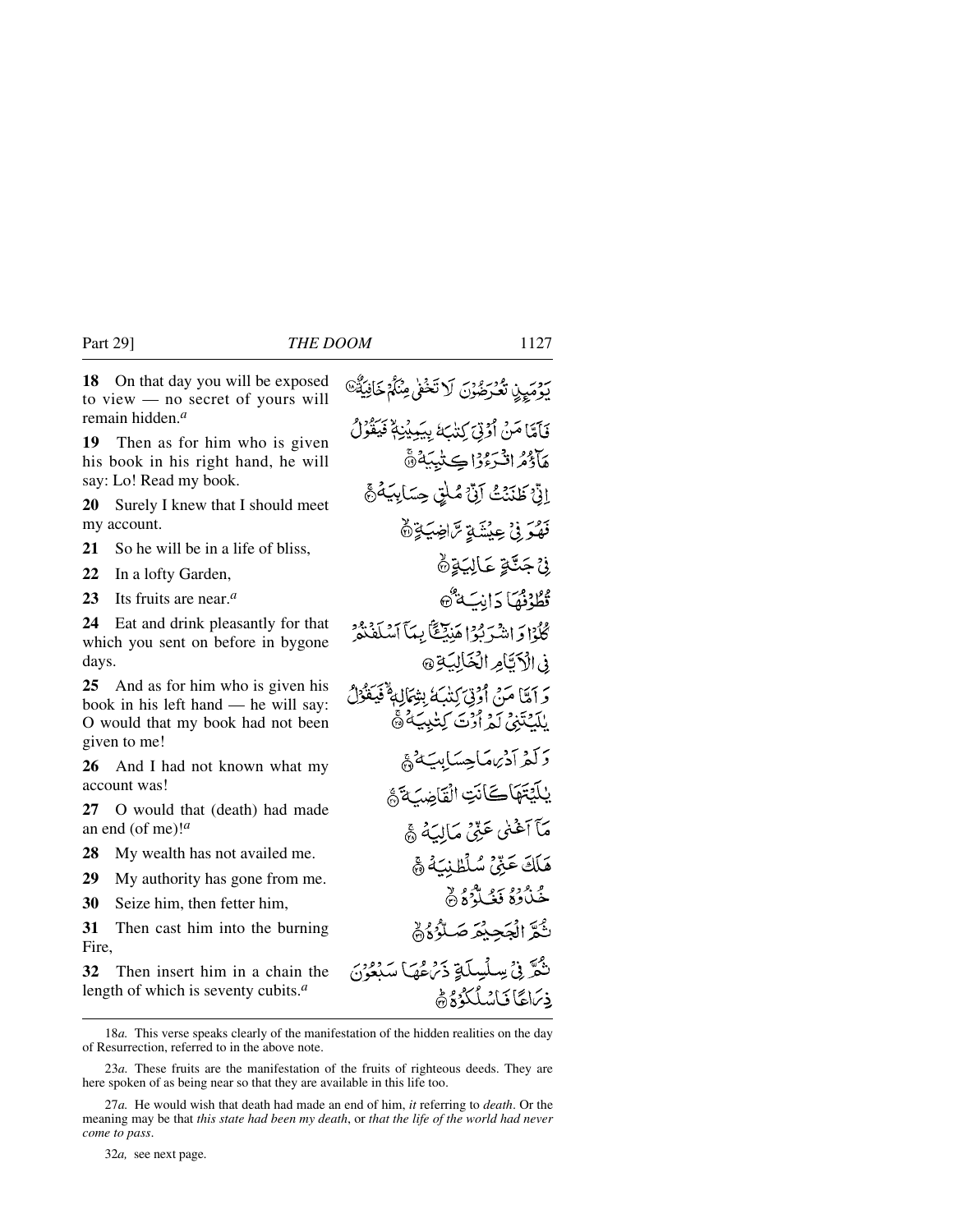**33** Surely he believed not in Allåh, the Great,

**34** Nor did he urge the feeding of the poor.

**35** Therefore he has not here this day a true friend,

**36** Nor any food except refuse,*<sup>a</sup>*

**37** Which none but the wrongdoers eat.

#### SECTION 2: **False Allegations refuted**

**38** But nay! I swear by that which you see,

**39** And that which you see not!

**40** Surely, it is the word of an honoured Messenger,

**41** And it is not the word of a poet. Little is it that you believe!

**42** Nor the word of a soothsayer. Little is it that you mind!

فَلَآ ٱلۡيَّسِمُّ بِمَا تَّبۡصِرُوۡنَ ﴾ وَ مَا لَا تُنْصِرُوْنَ۞ إِنَّهُ لَقَوْلُ مَسْوُلٍ كَرِيْهِرٍ ﴾ وّْ مَاهُوَ بِقَوۡ لِ شَاْعِيرَ ۖ قَلۡنَٰلَآ مَّآ تُؤۡمِنُونَ ﴾ وَلَا بِقَوْلِ كَاهِنٍ كَيْلِيْلًا مَّا تَذَكَّرُونَ هَ

اِنَّةَ كَانَ لَا يُؤْمِنُ بِاللهِ الْعَظِيْرِي

دَلَا بَحْضٌ عَلَى طَعَامِرالْمِسْكِيثِنِ﴾

فَلَلْبَيْنَ لَمُّ الْبَوْمَ هُهُنَاجَبِدِهِ ۞

وَّ لَا طَعَامٌ إِلَّا مِنْ غِسْلِيْنِ ﴾

لَّا يَأْكُلُ } الَّا الْخَاطِئُونَ ثَ

32*a.* It should be noted that in these verses the spiritual torture of this world is represented as a physical punishment in the next. The chain to be put upon the neck, for instance, represents the desires of this world, which keep a man with his head bent upon the earth, and it is these desires that will assume the shape of a chain. Similarly, the entanglements of this world shall be seen as chains on the feet. The heart-burnings of this world will likewise be clearly seen as flames of burning fire. The wicked one has, in fact, in this very world within himself a hell of the passions and inextinguishable desires of this world, and feels the burning of that hell in the failures he encounters. When, therefore, he is cast farther off from his temporal desires and sees an everlasting despair before him, his heartburnings and bitter sighs for his dear desires assume the shape of burning Fire.

The casting into a chain of the length of seventy cubits is significant. Man's limit of age may as a general rule be fixed at seventy, and a wicked person may live up to that age in his wickedness. He may sometimes even enjoy seventy years, excluding the periods of childhood and decrepitude. These seventy years during which he could work with honesty, wisdom and zeal are wasted away only in the entanglements of the world, and in following sensual passions. He does not try to free himself from the chain of desires, and therefore in the next world the desires which he indulged in for seventy years will be embodied into a chain of seventy cubits length, every cubit representing, as it were, a year.

36*a.* Literally *ghislßn* signifies that which is *washed off*, to which the commentators add *from the bodies of the disbelievers*. It may be rendered as *refuse* or *filth.*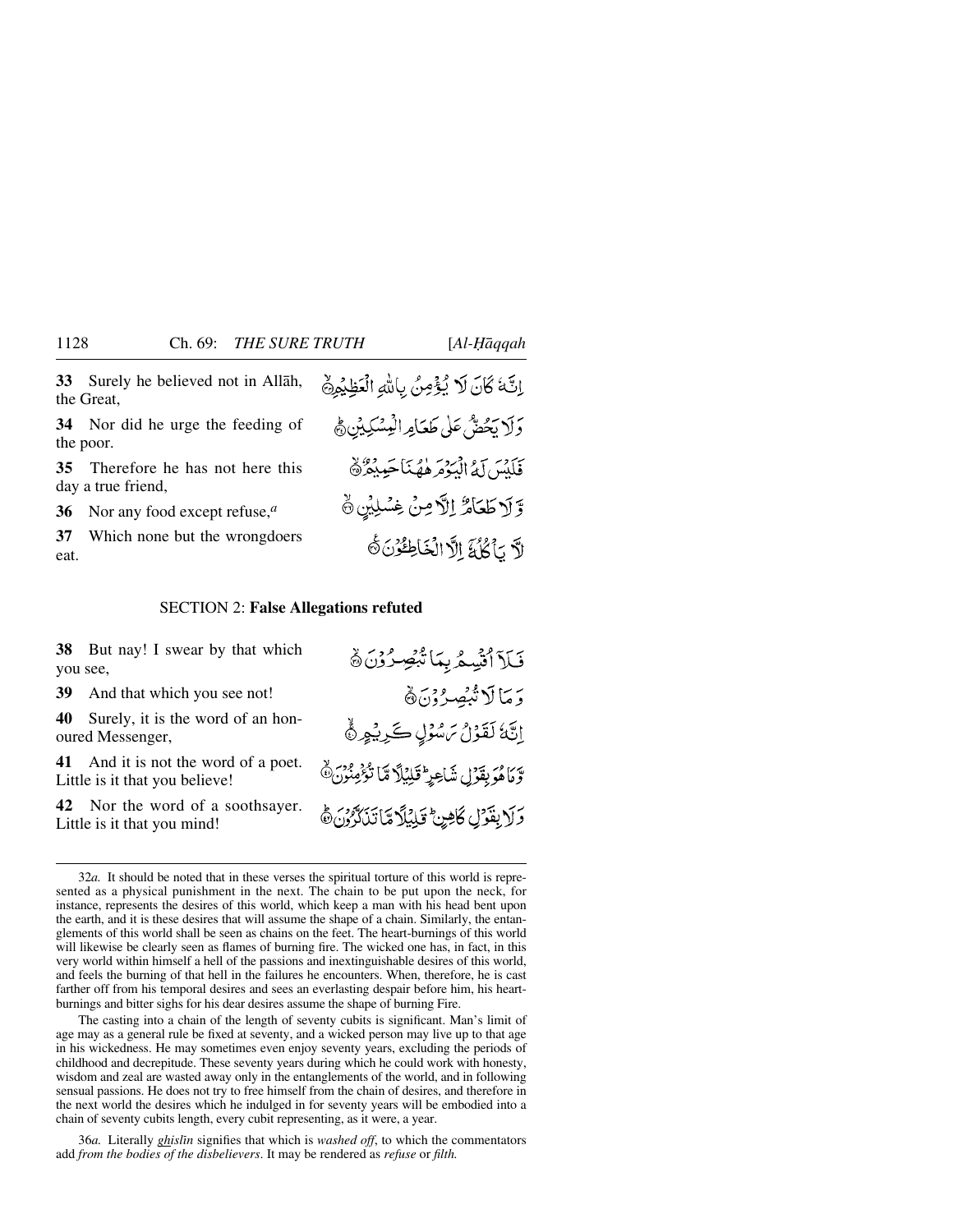**43** It is a revelation from the Lord of the worlds.

**44** And if he had fabricated against Us certain sayings,

**45** We would certainly have seized him by the right hand,

**46** Then cut off his heart's vein.

**47** And not one of you could have withheld Us from him.*<sup>a</sup>*

**48** And surely it is a Reminder for the dutiful.

**49** And We certainly know that some of you are rejectors.

**50** And it is indeed a (source of) grief to the disbelievers.*<sup>a</sup>*

**51** And surely it is the certain Truth.*<sup>a</sup>*

**52** So glorify the name of thy Lord, the incomparably Great.

تَنْزِبُلُّ مِّنْ تَرْبِّ الْعُلَمِيْنَ @ رَبِّهِ تَقَوَّلَ عَلَيْنَا بَعْضَ الْأَقَادِيْلِ﴾ لَاَخَذُنَا مِنْهُ بِالْيَمِيْنِ ﴾ ثُمَّ لَقَطَعْنَا مِنْهُ الْرَّتِيْنَ نَّ فَمَامِنْكُمُرْقِنْ آخَرِ، عَنْهُ خُجِزِيْنَ ۞ وَ إِنَّهُ لَتَذَكَّرَهُ لِّلْمُتَّقِينَ۞ وَ إِنَّا لَنَعْلَمُ أَنَّ مِنْكُمْ مُّكَذِّبِيْنَ @ وَ إِنَّهُ لَحَسْرَةٌ عَلَى الْكُوْيِينَ @ وَ اتَّ نَا كَحَقُّ الْمُقِينَ۞ فَسَيِّحْ بِاسْمِرِ مَرْبِّكَ الْعَظِيْمِرْ ﴾

50*a.* Because the punishment of which it warns them must overtake them.

51*a*. The *haqq al-yaqin, true certainty* or *certain truth* of this verse, is the same as *al-Ìqqah* of the opening verse. The ultimate triumph of Truth is a certain truth.

<sup>47</sup>*a.* This verse and the three preceding it show that one who fabricates Divine revelation does not prosper. Compare Deut. 18:20, where the prophecy of the advent of a Prophet like Moses is followed by the words: "But the prophet which shall presume to speak a word in My name, which I have not commanded him to speak, or that shall speak in the name of other gods, even that prophet shall die". Jesus' words in Matt. 7:19: "Every tree that bringeth not forth good fruit is hewn down and cast into the fire", after comparing a false prophet with a corrupt tree that does not bring forth good fruit, point to a like effect.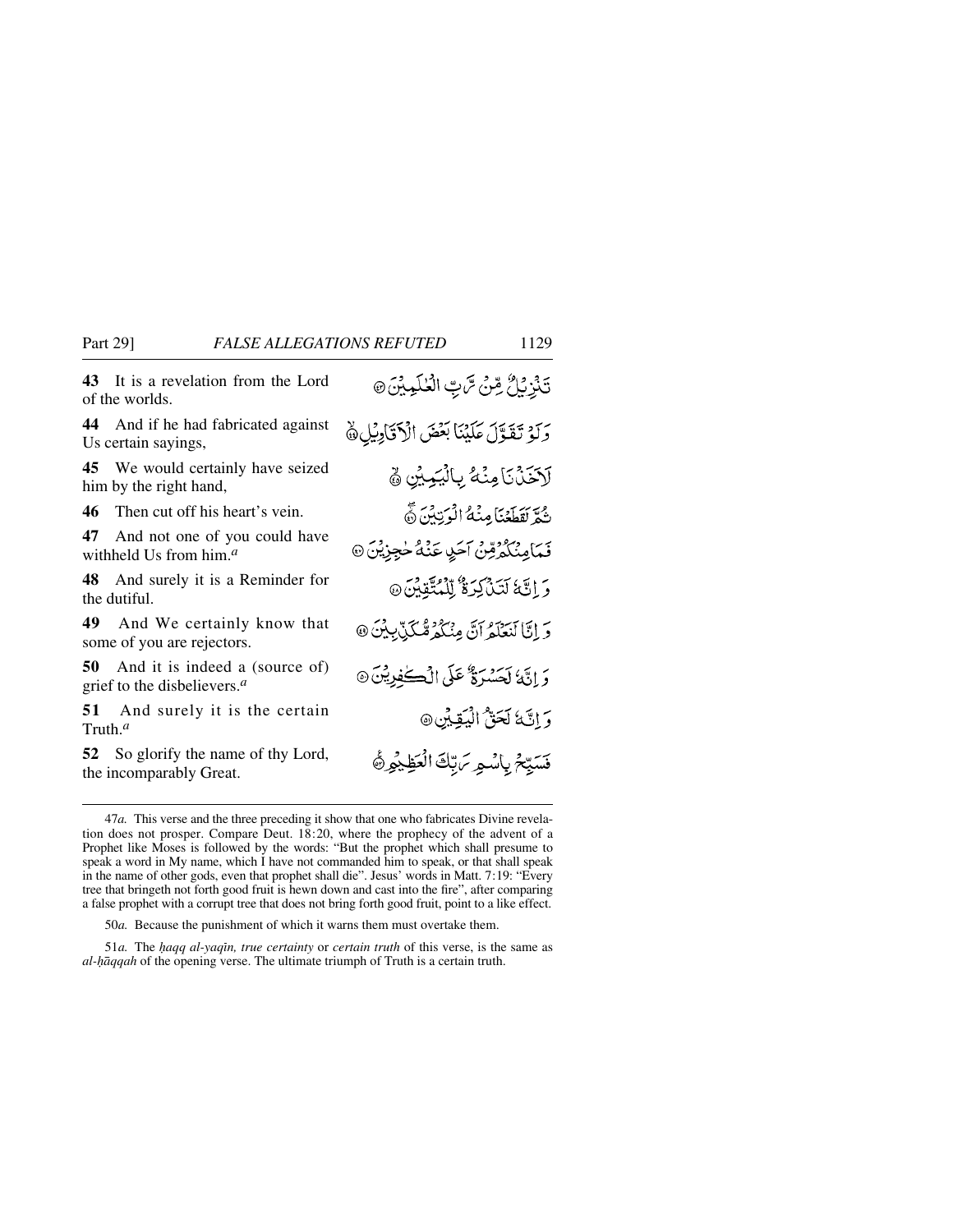

### CHAPTER 70

## *Al-Ma'årij:* **The Ways of Ascent**

(REVEALED AT MAKKAH: 2 *sections*; 44 *verses*)

The title of this chapter is taken from v. 3, where Allåh is called the Lord of *The Ways of Ascent*. While holding out the certainty of the punishment, this chapter points out at first that great ends are achieved in a long period of time. Towards the close of the first section we are told that the *ways* or *means of Ascent* are those by which the faithful attain nearness to the Divine Being. The second section speaks very clearly of the disgrace which the opponents shall meet with, a new nation being raised in their place.

The revelation of this chapter is considered by all authorities to be not later than the close of the early Makkan period.

### SECTION 1: **Certainty of the Punishment**

In the name of Allåh, the Beneficent, بِسْهِ اللهِ الزَّحْسُنِ الزَّحِيْوِنِ the Merciful. **1** A questioner asks about the chastisement to befall **2** The disbelievers — there is none to avert it*<sup>a</sup>* —

**3** From Allåh, Lord of the ways of Ascent.*<sup>a</sup>*

سَأَلَ سَآيِلٌ بِعَذَابٍ وَّاقِعِ ٥ لِّلْكَفِرِيْنَ لَيْسَ لَهُ دَافِعٌ ﴾ قِّنَ اللَّهِ ذِي الْمَعَامِجِ جُ

<sup>2</sup>*a.* No particular questioner need be specified. The last chapter speaks in terms of the highest certainty of the final triumph of truth and of the doom of the opponents, and the question, *When will it be*? was natural. It is repeated very often: "When will this promise come to pass, if you are truthful?" (36:48; 67:25; &c.).

<sup>3</sup>*a.* The Divine Being is here stated to be the Lord of the ways of Ascent as indicating that He grants to the faithful the means of Ascent, or the means of exaltation. Compare 56:3, where the Event is spoken of as *abasing, exalting*. The means of exaltation of the believers are pointed out further on in vv.  $22 - 35$ .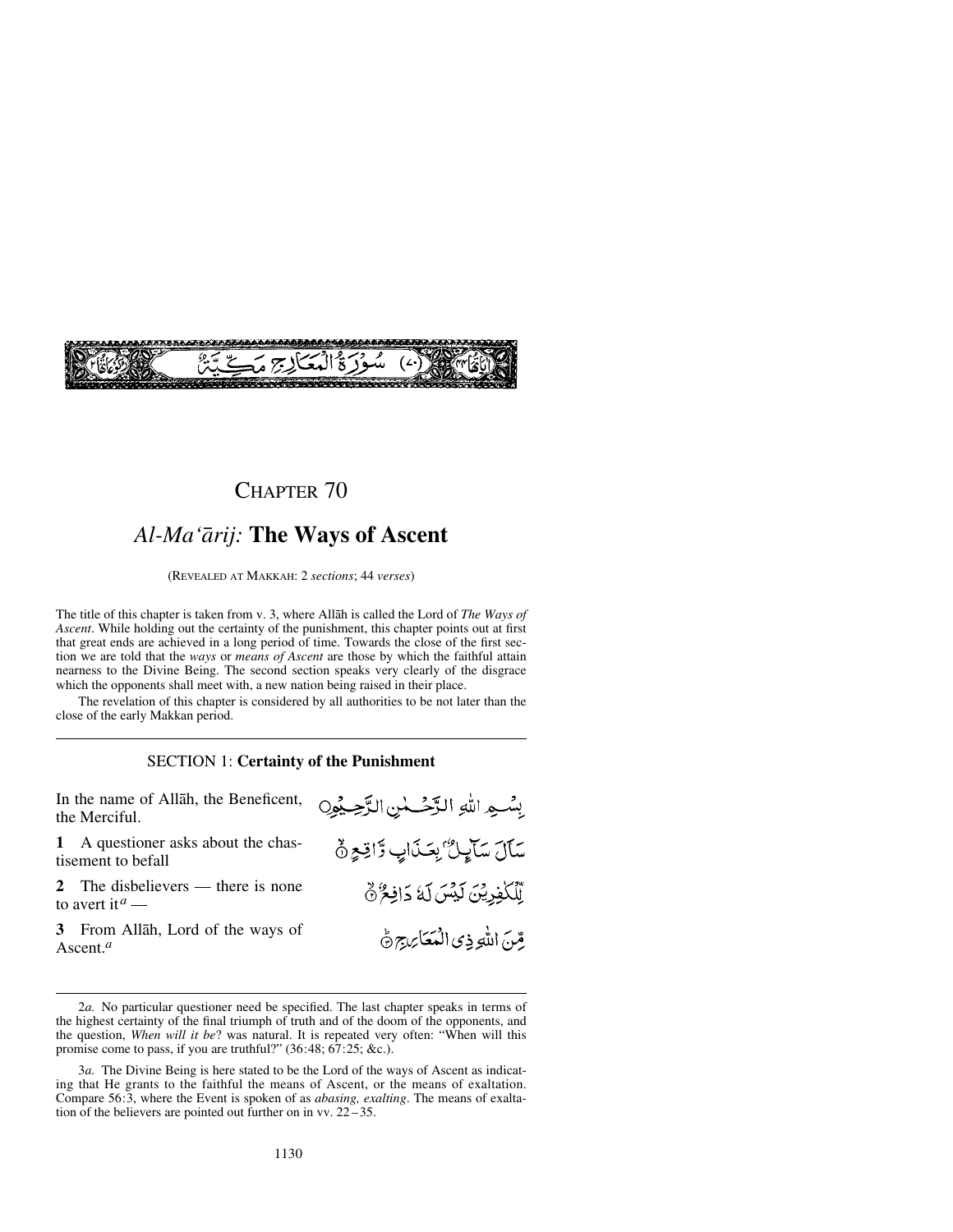**4** To Him ascend the angels and the Spirit in a day the measure of which is fifty thousand years.*<sup>a</sup>*

**5** So be patient with a goodly patience.

- **6** Surely they see it far off,
- **7** And We see it nigh.

**8** The day when the heaven is as molten brass,

**9** And the mountains are as wool;

**10** And no friend will ask of friend,

**11** (Though) they are made to see them. The guilty one would fain redeem himself from the chastisement of that day by his children,

**12** And his wife and his brother,

**13** And his kin that gave him shelter,

**14** And all that are in the earth then deliver him —

**15** By no means! Surely it is a flaming Fire,

**16** Plucking out the extremities —

**17** It shall claim him who retreats and turns his back,

**18** And hoards then withholds.

تَدْدِمُ الْمَلَيْكَةُ وَالدُّرْحُ اِلَيْهِ فِي يَوْمِرِ كَانَ مِفْكَانُ وَخَمْسِيْنَ آلَفَ سَنَةٍ هِ قَاصُبِرُصَبِّرًا جَيِّيْلًا انَّفْعُ يَدَدْنَهُ بَعِثْكَأَانَّ وَّ يَا مِهُ فَ رُبَّاهُ بِهِ بِهِ بِهِ مِنْ السَّيِّبَاءُ كَالْمُهْلِيِّ ثَمَّ وَتَكُوْنُ الْجِبَالُ كَالْعِهْنِ ﴾ دَ لَا يَسْعَلُ حَسِيقُهُ حَسِيمًا ﴾ مِيَّةٍ وَبِيَمْ وَبِيَّةٍ وَ إِنْجُهْدِهُ لَوْ يَفْتَدِنَى مِنْ عَذَابٍ يَوْمِيِهِذٍ بِبَنِيُهِ هُ وَصَاحِبَتِهِ وَ آَخِيْهِ ٢ وَ فَصِيْلَتِهِ الَّذِيْ نُّفُوبُهِ ﴾ وَ مَنْ فِى الْأَمْرِضِ جَمِيْكًا لِتُّوَّيْنِجِيْهِ كَلَّا إِنَّهَا لَظَى ﴾ نَذَّاعَةَ لَلشَّعْ) هُيَّ تَدْعُوْا مَنْ أَدْبَيْرِ وَ نَبْرَتُهِ ﴾ د ځ**ې**تمر ئي گوطي@

<sup>4</sup>*a.* The angels and the Spirit are spoken of here as ascending to God in a day of fifty thousand years. *Al-R∂√* or the *Spirit* very often stands for Divine revelation or Gabriel, who brings the revelation to the Prophet. But here it seems to be a collective name for the spirits of the faithful, because it is through Divine revelation that a new spirit is awakened in the faithful; see 78:38*a*. The angels are mentioned along with the faithful because it is through an angel that spiritual life is breathed into man, and he starts life as a spiritual wayfarer. A day of the spiritual advancement of man is spoken of as being equal to fifty thousand years to show the immense vastness of that advancement. Or, the day of fifty thousand years may be the day of the final triumph of Truth in the world, from the time when revelation was first granted to man.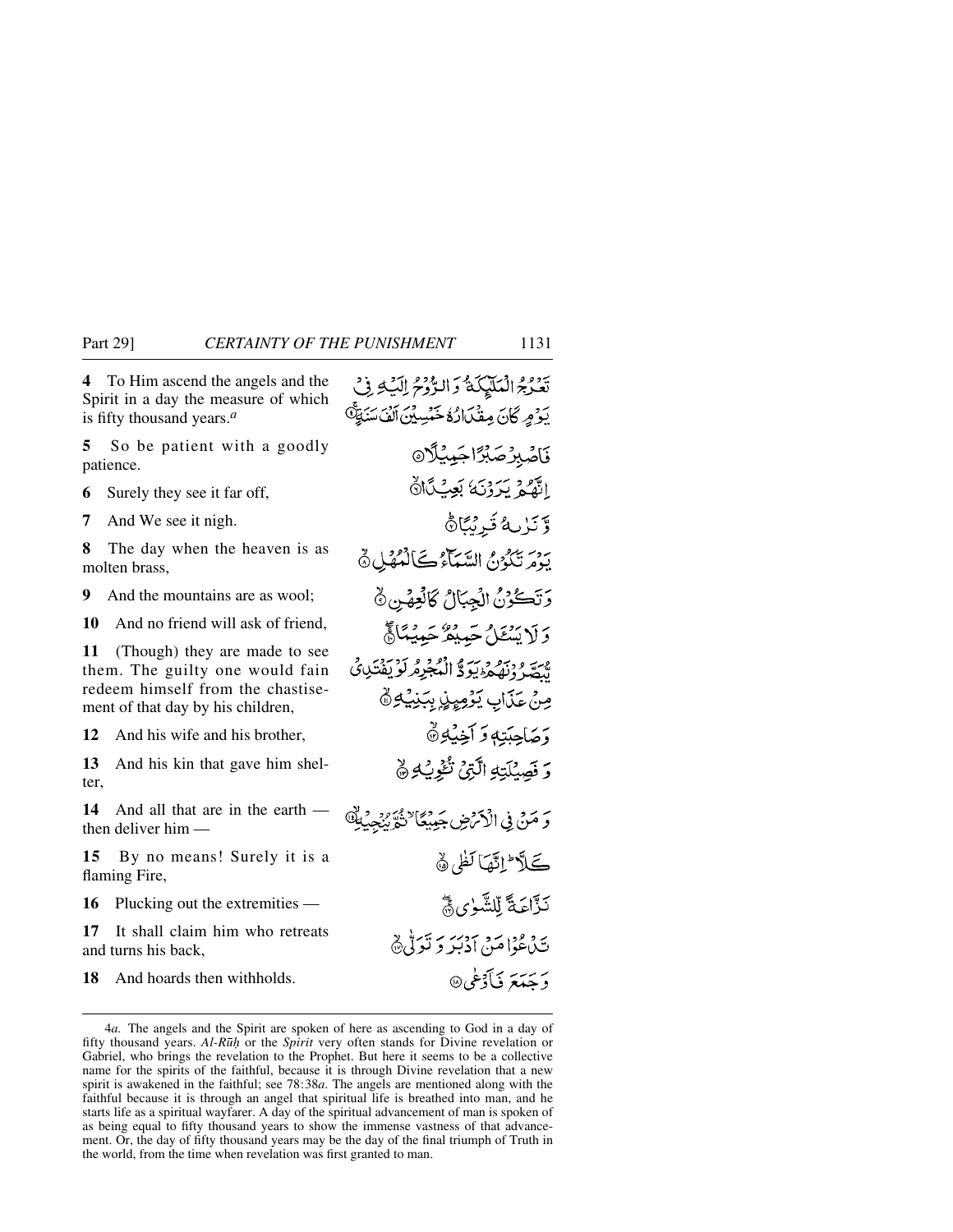**19** Surely man is created impatient —

**20** Fretful when evil afflicts him,

**21** And niggardly when good befalls him —

**22** Except those who pray,

**23** Who are constant at their prayer,

**24** And in whose wealth there is a known right

**25** For the beggar and the destitute,

**26** And those who accept the truth of the day of Judgment:

**27** And those who are fearful of the chastisement of their Lord —

**28** Surely the chastisement of their Lord is (a thing) not to be felt secure from —

**29** And those who restrain their sexual passions,

**30** Except in the presence of their mates or those whom their right hands possess<sup> $a$ </sup> — for such surely are not to be blamed,

**31** But he who seeks to go beyond this, these are the transgressors.

**32** And those who are faithful to their trusts and their covenant,

**33** And those who are upright in their testimonies,

**34** And those who keep a guard on their prayer.

انّ الْإِنْسَانَ خُلِقَ هَلُوْعًا فَي إذامَتَيْهُ الشَّهَّ جَدُّوْعًا ۞ وَّ إِذَامَتَهَهُ الْخَبْرُ مَنْزُعَنَّاهُمْ الاَّ الْمُصَلِّينَ ٢ الَّذِينَ هُمْ عَلَى صَلَاتِهِمْ دَالِمُوْنَ هُ دَ الَّذِينَ فِيَ آمُوَالِهِ هُمْ حَقَّ مَّعْلُومُرَةَ لِّلسَّآيِلِ وَالْمَخْرُوْمِرَةُ وَ الَّذِينَ يُصَلِّ قُونَ بِيَوْمِ الدِّيْنِ ثَّ وَ الَّذِينَ هُهُ مِّينٌ عَذَابٍ رَبِّهِمْ ەد يەرىبى<br>مىشفقىۇن& إِنَّ عَذَابَ رَبِّهِمْ غَذْرٌ مَأْمُرُنٍ @ وَ الَّذِينَ هُمْ لِفُرُوْجِهِمْ خَفِظُوْنَ ٥ إِلاَّ عَلَى آنُ دَاجِهِهِ أَوْ مَا مَلَڪَتُ آييمانهُمْ فَاتْقَمْ عَبْرُ مَلْوُمِينَ۞ فَعَينِ ابْتَغَىٰ وَبَاءَ ذٰلِكَ فَأُولِيْكَ هُمُ الْعُبْدُونَ ۞ وَ الَّذِينَ هُمَّ لِأَمْنٰتِهِمْ وَعَهْدِهِمْ رُوْرَى وَالَّذِينَ هُمْ بِشَهْلْ تِهِمْ قَالِمُوْنَ فَ وَالْبَايِنَ هُيمَ عَلَىٰ صَلَاتِهِمْ نُجَانِطُونَ ﴾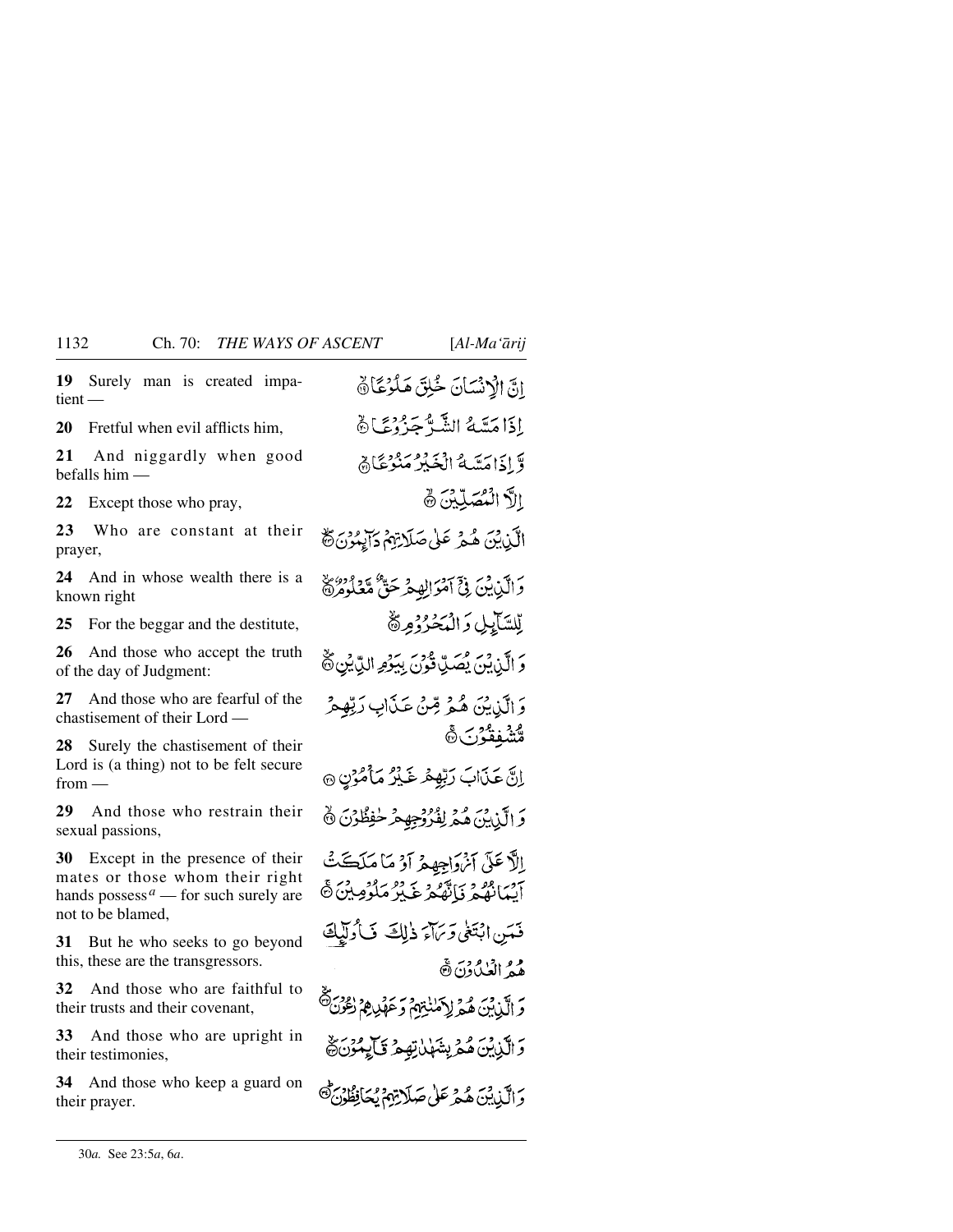**35** These are in Gardens, honoured.

#### SECTION 2: **A New Nation to be raised up**

**36** But what is the matter with those who disbelieve, that they hasten on to thee,*<sup>a</sup>*

**37** On the right hand and on the left, in sundry parties?

**38** Does every man of them desire to be admitted to the Garden of bliss?

**39** By no means! Surely We have created them for what they know.*<sup>a</sup>*

**40** But nay! I swear by the Lord of the Eastern lands and the Western lands! that We are certainly Powerful

**41** To bring in their place (others) better than them, and We shall not be overcome.*<sup>a</sup>*

**42** So leave them alone to plunge in vain talk and to sport, until they come face to face with that day of theirs which they are promised —

**43** The day when they come forth from the graves in haste, as hastening on to a goal,

فَمَالِ الَّذِينَ كَفَرَادِيْكَكَ مُهْطِعِينٌ عَنِ الْيَمِيْنِ وَعَنِ الشِّمَالِ عِزِيْنَ ۞ أَبْطَعَةً كُلُّ امْرِجٌ مِّنْهُمْ أَنْ يَكْ خَلِّ جَثَّةَ نَعِيْهِ۞ كَلَّا إِنَّا خَلَقْنَهُمْ وِّيِّا يَعْلَمُونَ @ فَلَا أَتَسِّمُ بِرَبِّ الْمَشْرِقِ وَالْمَغْرِ اتَّاكَفْدِسُ دْنَ نَّ عَلَىٰ أَنْ تَكْبَلُّ أَن خَيْرًا قِينُهُمْ وَهَا يَحْنُ بېتشبوق تونس @ فَيْدَدْهُمْ بِخَوْفِهُ؟ وَ بِٱجْبُرْاحَتَّى بِٱلْقَوْا بَوْمَهُمُّ الَّذِيْ يُوْعَلُوْنَ ﴾ يوري دووري مِنَ الْأَجْدَاثِ سِرَاعًا كَأَنَّهُمْ إِلَىٰ نُصُبِ يُكْوَنِضُوْنَ نَّ

<sup>36</sup>*a.* Nearly the same words — *hastening to the Inviter* — occur in 54:8; see 54:8*a*. Here and in the verses that follow is a description of the time when these very opponents would be hastening on to the Prophet, accepting the truth. V. 38 makes it further clear: Does every man of them desire that he should be made to enter the Garden of bliss?

<sup>39</sup>*a.* What is negatived here is the fact that the evildoers can enter the Garden of bliss. *Min* in *mimmå* (originally *min må,* "for what") signifies *ajal* or the *end* for which man has been created. It is to rise above sin, to be able to ascend to God, the Lord of the ways of Ascent; see 3*a*. The Garden of bliss stands clearly for the Ascension of man to God which is the real object of his life.

<sup>41</sup>*a.* Note the clear prophecy that an evil generation will be brought to naught and another people, the righteous, shall inherit the land. The old order will be changed and a new order established instead of that.